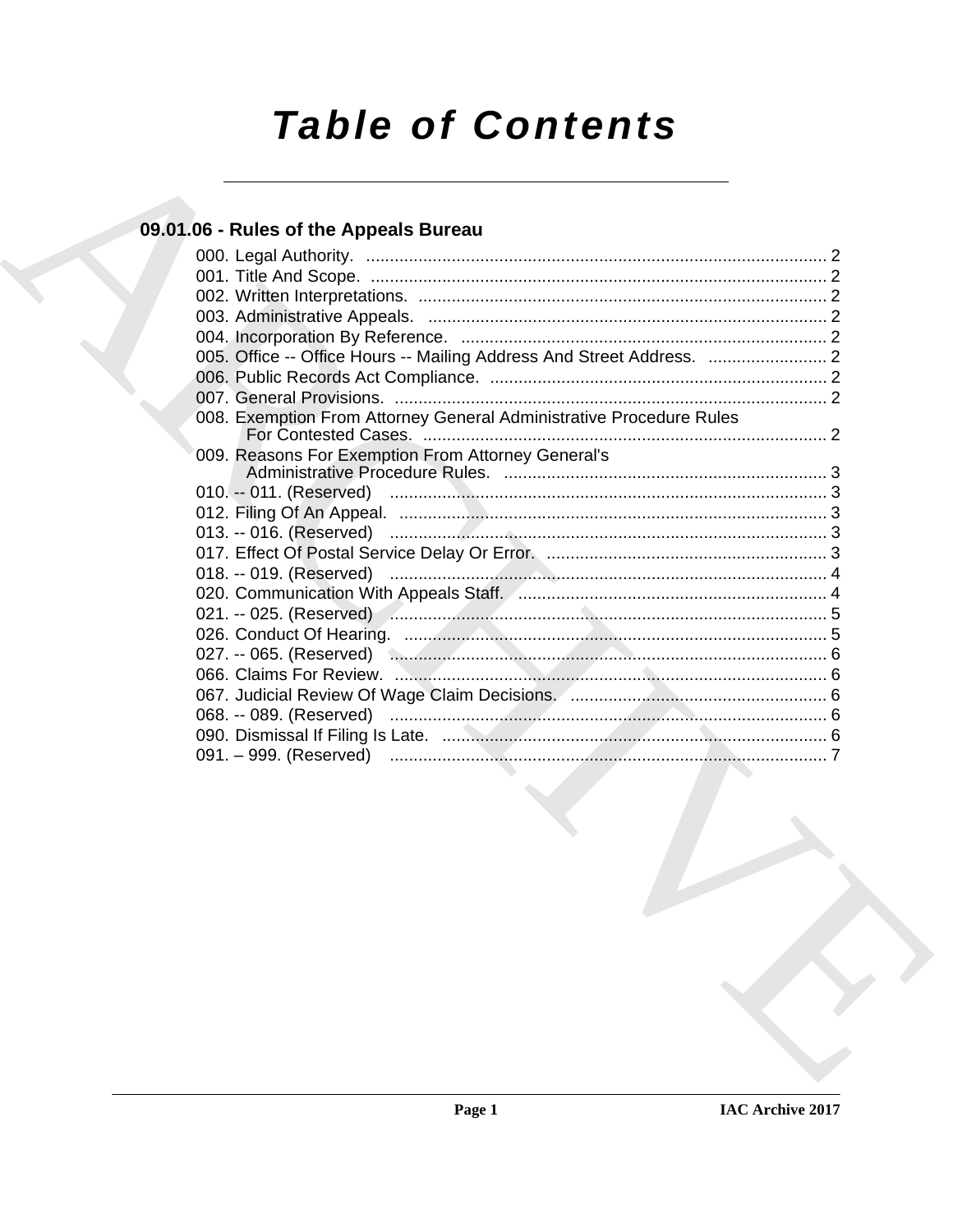#### **IDAPA 09 TITLE 01 CHAPTER 06**

#### **09.01.06 - RULES OF THE APPEALS BUREAU**

#### <span id="page-1-1"></span><span id="page-1-0"></span>**000. LEGAL AUTHORITY.**

These rules are promulgated under the legal authority of Section 72-1333(2), Idaho Code. (3-19-99)

#### <span id="page-1-2"></span>**001. TITLE AND SCOPE.**

**01. Title**. These rules shall be cited as IDAPA 09.01.06, "Rules of the Appeals Bureau." (3-19-99)

**02. Scope**. These rules govern the appellate procedures for programs administered by the Department of Labor unless otherwise specified by law. (3-19-99)

#### <span id="page-1-3"></span>**WRITTEN INTERPRETATIONS.**

Explanations for rule changes are available for public inspection at the Idaho Department of Labor, 317 Main Street, Boise, Idaho, 83735. Brochures explaining various programs administered by the Department are also available at the above address. (3-19-99)

#### <span id="page-1-4"></span>**003. ADMINISTRATIVE APPEALS.**

Appeals pursuant to the Employment Security Law shall be governed by the provisions of Section 72-1368, Idaho Code, and these rules. Appeals pursuant to the Claims for Wages Act shall be governed by the provisions of Section 45-617, Idaho Code, and these rules. (4-5-00)

#### <span id="page-1-5"></span>**004. INCORPORATION BY REFERENCE.**

| There are no documents that have been incorporated by reference into this rule. |  | $(7-1-10)$ |
|---------------------------------------------------------------------------------|--|------------|
|                                                                                 |  |            |

#### <span id="page-1-6"></span>**005. OFFICE -- OFFICE HOURS -- MAILING ADDRESS AND STREET ADDRESS.**

The principle place of business of the Department of Labor is in Boise, Idaho. (7-1-10)

**01.** Street Address and Hours. The office is located at 317 W. Main St., Boise, Idaho 83735 and is m 8:00 a.m. to 5:00 p.m., except Saturday, Sunday, and legal holidays. (7-1-10) open from 8:00 a.m. to 5:00 p.m., except Saturday, Sunday, and legal holidays.

**02. Mailing Address**. The mailing address is: Department of Labor, 317 W. Main St., Boise, Idaho  $83735.$  (7-1-10)

**03. Telephone**. The telephone number of the office is (208) 332-3570. The facsimile number of the (208) 334-6455. office is  $(208)$  334-6455.

#### <span id="page-1-7"></span>**006. PUBLIC RECORDS ACT COMPLIANCE.**

The rules contained herein have been promulgated according to the provisions of Title 67, Chapter 52, Idaho Code and are public records. (7-1-10) and are public records.

#### <span id="page-1-8"></span>**007. GENERAL PROVISIONS.**

Department hearing officers shall be called appeals examiners. Ref. Section 72-1368(6) and Section 45-617(7), Idaho  $\text{Code.}$  (4-5-00)

#### <span id="page-1-10"></span><span id="page-1-9"></span>**008. EXEMPTION FROM ATTORNEY GENERAL ADMINISTRATIVE PROCEDURE RULES FOR CONTESTED CASES.**

**CHAPTER OS**<br> **CHARCHIVE DE CALES OF THE APPEALS BUREAU**<br> **CHARCHIVE DE CALES OF THE APPEALS BUREAU**<br> **CHARCHIVE DESCRIPTION COVERNATION**<br> **CHARCHIVE DESCRIPTION** (**CALES OF THE APPEALS POSSITER CALES OF THE APPEALS POSSI** Pursuant to the provisions of Section 67-5206(5), Idaho Code, the procedures contained in Subchapter B, "Contested Cases," of the rules of administrative procedure promulgated by the Attorney General as IDAPA 04.11.01.100 through 799 do not apply to appeals within the Department. All appeals within the Department are governed solely by the provisions of the Employment Security Law, the Claims for Wages Act, these rules, and by the applicable federal law governing the Job Service Complaint System, the Job Training Partnership Act (JTPA) program, or other programs administered by the Department. (4-5-00)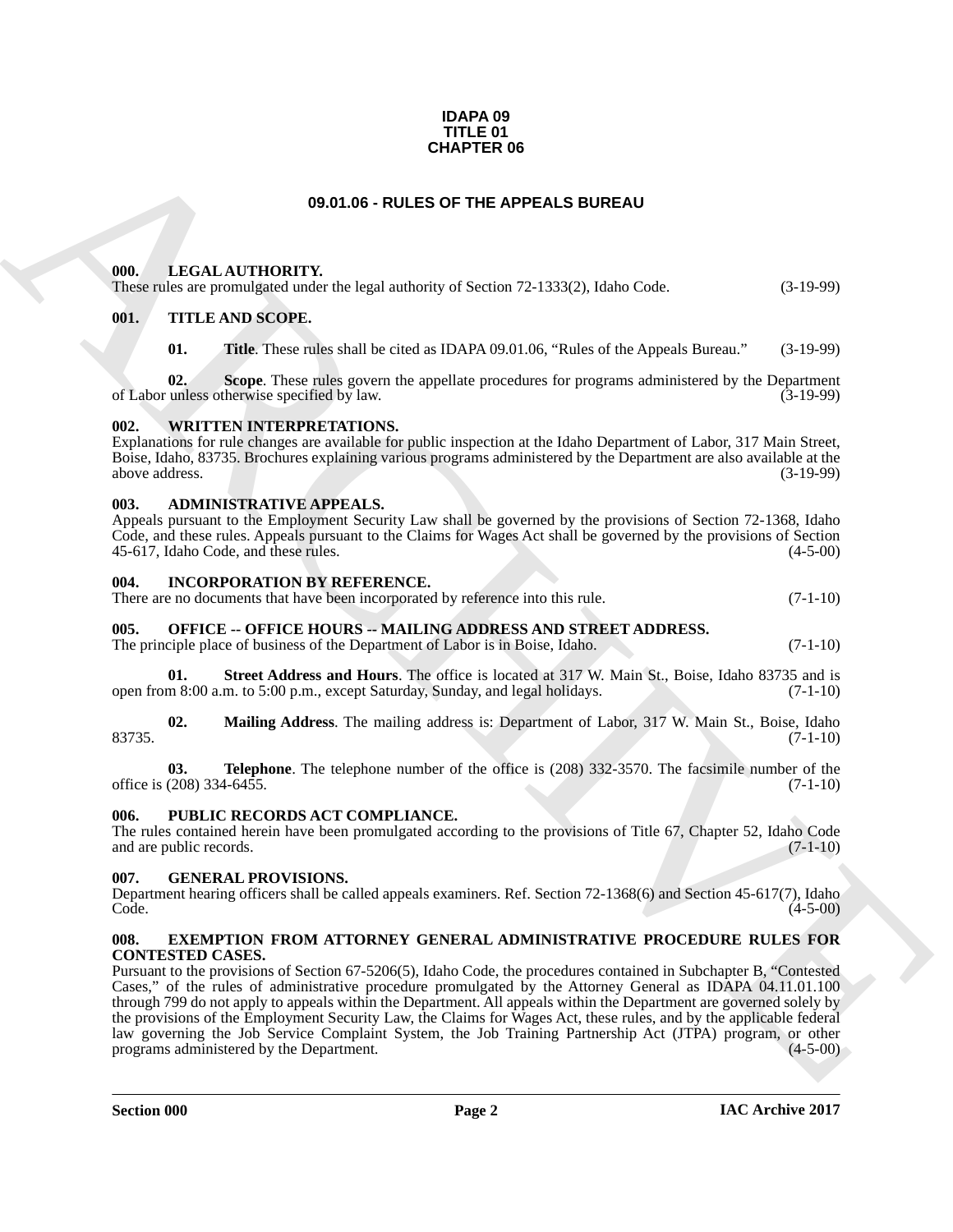#### <span id="page-2-10"></span><span id="page-2-0"></span>**009. REASONS FOR EXEMPTION FROM ATTORNEY GENERAL'S ADMINISTRATIVE PROCEDURE RULES.**

<span id="page-2-12"></span>**01. Proceedings to Determine the Rights to Unemployment Insurance Benefits and Tax Contribution**. All proceedings to determine the rights to unemployment insurance benefits and tax contribution coverage are exempt from the contested case and judicial review provisions of the Idaho Administrative Procedure Act, pursuant Sections 72-1361 and 72-1368, Idaho Code. Appeals of complaint determinations and other decisions arising within the complaint system or other programs administered by the Department must be determined by the requirements of applicable federal law. The Department has promulgated its own rules of procedure for its appeals proceedings contained in IDAPA 09.01.06.001 et seq. All procedures affecting the rights to benefits and unemployment insurance coverage must be determined solely by the requirements of Employment Security Law. Such proceedings must be speedy and simple as required by the Federal Unemployment Tax Act and the Social Security Act. The Department determines that it can more adequately meet these requirements through promulgating its own rules rather than relying upon the rules applicable to other state agencies. (4-5-00)

<span id="page-2-11"></span>**02. Claims for Wages Are Exempt**. All proceedings to determine claims for wages are exempt from the contested case provisions of the Idaho Administrative Procedure Act pursuant to Section 45-617(2), Idaho Code.  $(4-5-00)$ 

#### <span id="page-2-1"></span>**010. -- 011. (RESERVED)**

#### <span id="page-2-9"></span><span id="page-2-6"></span><span id="page-2-2"></span>**012. FILING OF AN APPEAL.**

**Equivalent of Lies Characteristics** (RIOS AVID) ROOM ATTORNEY (BOS APPROXIMATED PROCESSION CONTINUES)<br>
THOT CHARACTERS (PACKING TO RESIDENT ON FRONT ATTORNEY (BOSSESS) AND CHARACTERS (PACKING TO RESIDENT ON THE CHARACTER **01. Filing of an Appeal Pursuant to the Employment Security Law**. An appeal shall be in writing, signed by an interested party or representative, and shall contain words that, by fair interpretation, request the appeal process for a specific determination, redetermination or decision of the Department. Every determination, redetermination or decision of the Department shall contain and clearly identify the mailing address, fax number and electronic address for filing an appeal. To appeal a determination, redetermination or decision of the Department, interested parties must follow the instructions on the document being appealed. The date of personal delivery shall be noted on the appeal and shall be deemed the date of filing. A faxed or electronically transmitted appeal that is received by 5 p.m. on a business day shall be deemed filed on that date. A faxed or electronically transmitted appeal that is received on a weekend or holiday or after 5 p.m. on a business day shall be deemed filed on the next business day. If mailed, the appeal shall be deemed to be filed on the date of mailing as determined by the postmark on the envelope containing the appeal, unless a party establishes by a preponderance of the evidence that but for error by the U.S. Postal Service, the envelope would have been postmarked within the period for timely appeal. If such a postal error is established, the appeal shall be deemed to be timely filed. Ref. Section 72-1368(6), Idaho Code. (4-11-15)

<span id="page-2-8"></span>**02. Filing of an Appeal Pursuant to the Claims for Wages Act**. An appeal shall be in writing, signed by the appellant or the appellant's representative, and shall contain words that, by fair interpretation, request the appeal process for a specific determination or revised determination of the Department. The appeal may be filed by personal delivery, by mail, by fax, or by electronic transmission to the Wage and Hour Section of the Department at the address indicated on the Wage Claim Determination. The date of personal delivery shall be noted on the appeal and shall be deemed the date of filing. If mailed, the appeal shall be deemed to be filed on the date of mailing as determined by the postmark. A faxed or electronically transmitted appeal that is received by the Wage and Hour Section by 5 p.m. on a business day shall be deemed filed on that date. A faxed or electronically transmitted appeal that is received by the Wage and Hour Section on a weekend, holiday or after 5 p.m. on a business day shall be deemed filed on the next business day. Ref. Section 45-617(6), Idaho Code. (4-11-15)

<span id="page-2-7"></span>**03. Date of Mailing**. The date indicated on Department determinations, revised determinations, redeterminations and decisions as the "Date of Mailing" or "Date Mailed" shall be presumed to be the date the document was deposited in the United States mail, or the date the document was electronically transmitted to an electronic-mail address approved by the Department pursuant to Section 72-1368(5), Idaho Code, unless shown otherwise by a preponderance of competent evidence. (7-1-10)

#### <span id="page-2-3"></span>**013. -- 016. (RESERVED)**

#### <span id="page-2-5"></span><span id="page-2-4"></span>**017. EFFECT OF POSTAL SERVICE DELAY OR ERROR.**

**Section 009 Page 3**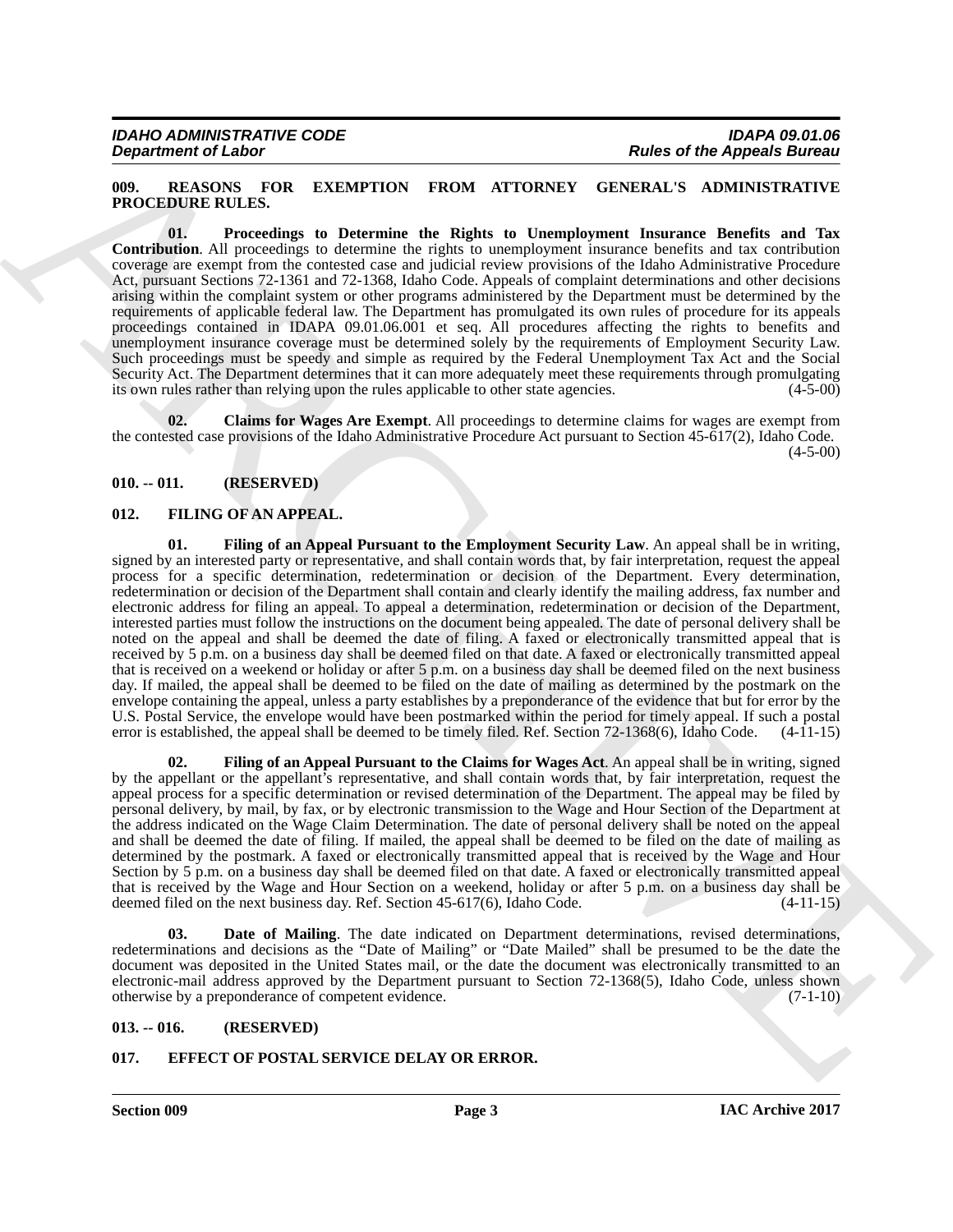#### <span id="page-3-6"></span>**01. Department Determinations**. (7-1-10)

**a.** If a party establishes by a preponderance of the evidence that notice of a Department determination was not delivered to the party's last known address within fourteen (14) days of mailing, as provided by the Employment Security Law in Sections 72-1368(3) and (5), Idaho Code, and by the Claims for Wages Act in Sections 45-617(4) and (5), Idaho Code, because of delay or error by the U.S. Postal Service, the period for filing a timely appeal shall be deemed to have been fourteen  $(14)$  days from the date of actual notice.  $(4-5-00)$ 

**b.** If a party establishes by a preponderance of the evidence that notice of a Department determination was not transmitted electronically to an electronic-mail address approved by the Department as provided by the Employment Security Law in Sections 72-1368(3) and (5), Idaho Code, because of error on the part of the Department, the period for filing a timely appeal shall be deemed to have been fourteen (14) days from the date of actual notice. (7-1-10)

#### <span id="page-3-5"></span>**02. Decisions of the Appeals Examiner**. (7-1-10)

**Equation of Labor<br>
Constrained Determinedions.**<br> **Equation and Equation and Equation and Equation and Equation 2**<br> **Equation and Equation and Equation 2**<br> **Equation 3 Equation 3 Equation 2**<br> **Equation 3 Equation 3 a.** If a party establishes by a preponderance of the evidence that notice of a decision by an appeals examiner was not delivered to the party's last known address within ten (10) days of mailing, as provided by the Employment Security Law in Sections 72-1368(5) and (6), Idaho Code, and by the Claims for Wages Act in Sections 45-617(5) and (7), Idaho Code, because of delay or error by the U.S. Postal Service, the period for filing a timely application for rehearing shall be deemed to have been ten (10) days from the date of actual notice. If it is established by a preponderance of the evidence that notice of a decision was not delivered to the party's last known address within fourteen (14) days of mailing because of delay or error by the U.S. Postal Service, the period for filing a timely claim for review with the Industrial Commission under the Employment Security Law shall be deemed to have been fourteen (14) days from the date of actual notice. Ref. Section  $72-1368$  (5) and (6) and Section 45-617(7), Idaho Code. (4-5-00)  $\text{Code.}$  (4-5-00)

**b.** If a party establishes by a preponderance of the evidence that notice of a decision by an appeals examiner was not transmitted electronically to an electronic-mail address approved by the Department as provided by the Employment Security Law in Sections 72-1368(5) and (6), Idaho Code, because of error on the part of the Department, the period for filing a timely application for rehearing shall be deemed to have been ten (10) days from the date of actual notice. If it is established by a preponderance of the evidence that notice of a decision by an appeals examiner was not transmitted electronically to an electronic-mail address approved by the Department because of error on the part of the Department, the period for filing a timely claim for review with the Industrial Commission under the Employment Security Law shall be deemed to have been fourteen (14) days from the date of actual notice.

 $(7-1-10)$ 

#### <span id="page-3-0"></span>**018. -- 019. (RESERVED)**

#### <span id="page-3-2"></span><span id="page-3-1"></span>**020. COMMUNICATION WITH APPEALS STAFF.**

No party involved in an appeal shall communicate, either directly or indirectly, with appeals examiners, the Chief of the Appeals Bureau, or clerical staff of the Appeals Bureau, regarding any issue of fact or law relevant to an appeal, unless all parties involved in an appeal have been provided notice and an opportunity to participate in such communication. No person acting on behalf of any party, including the Idaho Department of Labor, shall attempt to influence the disposition of an appeal through such communications. No Appeals Examiner shall knowingly cause a communication prohibited by this section to be made. (3-19-99)

<span id="page-3-4"></span>**01. Prohibition of Ex Parte Contacts**. The prohibition on ex parte contacts contained in IDAPA 09.01.06.020 applies from the time an appeal is filed pursuant to IDAPA 09.01.06.012 until the appeal becomes final and conclusive pursuant to Sections 72-1368 and 45-617, Idaho Code.  $(4-5-00)$ and conclusive pursuant to Sections  $72-\overline{1368}$  and  $45-\overline{617}$ , Idaho Code.

<span id="page-3-3"></span>**02. Issues of Fact**. As used in IDAPA 09.01.06.020, the term "issue of fact or law relevant to an appeal" includes any matter relating to the merits of an appeal but does not include questions of appeals procedure or case status inquiries. Parties shall not direct questions of appeals procedure or case status inquiries to the appeals examiner assigned to their case but rather to other appeals examiners, the Chief of the Appeals Bureau (unless he or she is functioning as the appeals examiner in the case), or to clerical staff of the Appeals Bureau. (3-1 she is functioning as the appeals examiner in the case), or to clerical staff of the Appeals Bureau.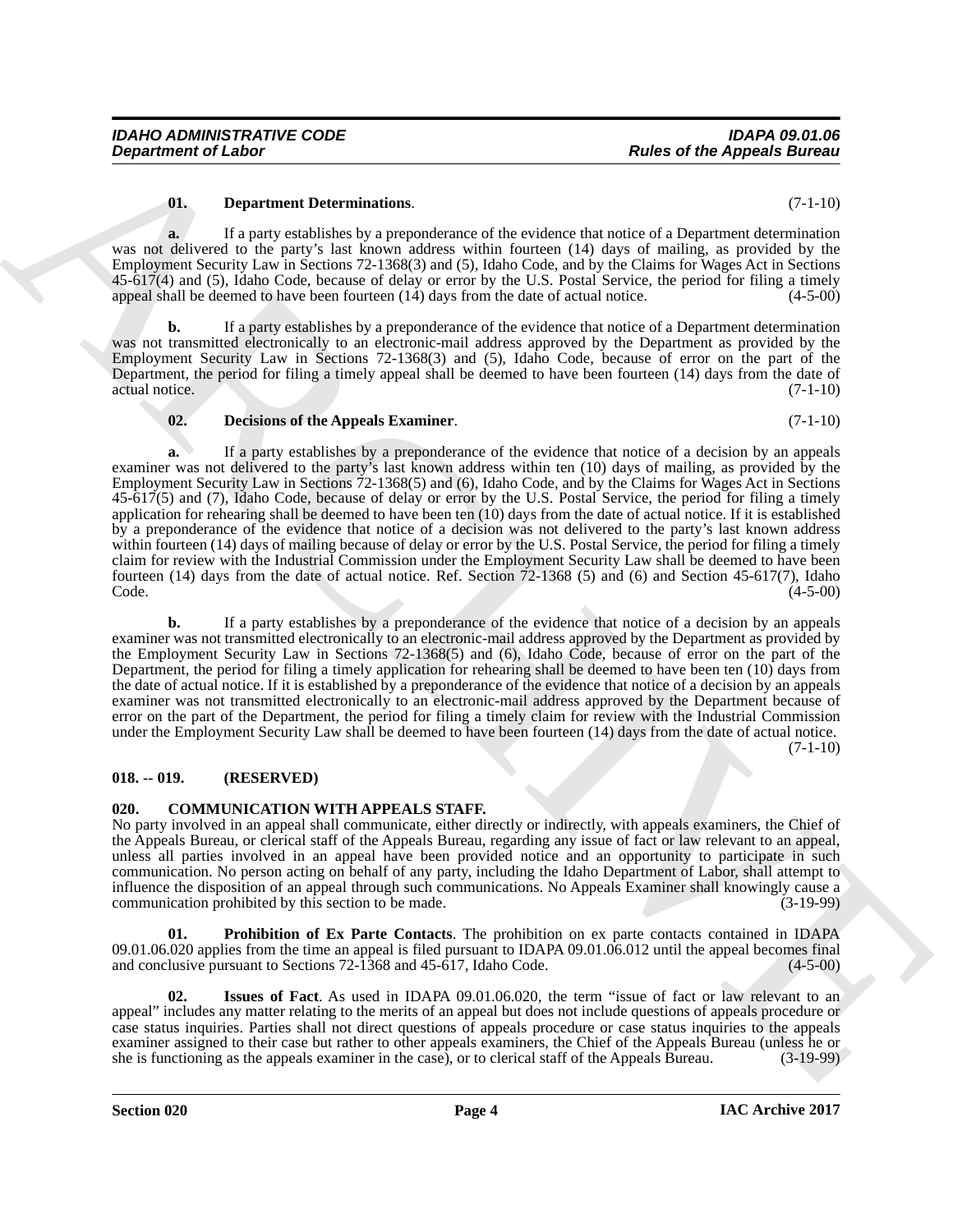<span id="page-4-2"></span>**03. Reporting Prohibited Contacts**. An appeals examiner or other employee of the Appeals Bureau who receives a communication prohibited by IDAPA 09.01.06.020 shall place in the record of the case all such written communications or a memorandum stating the substance of all such oral communications. The Appeals Bureau shall send a full copy of the communication to the other interested parties to the appeal and allow an appropriate time for the parties to respond to the communication. (3-19-99) appropriate time for the parties to respond to the communication.

#### <span id="page-4-0"></span>**021. -- 025. (RESERVED)**

#### <span id="page-4-3"></span><span id="page-4-1"></span>**026. CONDUCT OF HEARING.**

Upon request for appeal, a hearing shall be set and written notice of the time and place of hearing shall be mailed or electronically transmitted to each interested party not less than seven (7) days prior to the hearing d electronically transmitted to each interested party not less than seven (7) days prior to the hearing date.

<span id="page-4-10"></span>**01. Telephone Hearings**. Hearings will be held by telephone unless, in the sole discretion of the appeals examiner, a personal hearing should be set. In deciding the manner in which to conduct the hearing, the appeals examiner shall consider factors, including but not limited to the desires of the parties, possible delay and expense, the burden of proof, the complexity of the issues, and the number and location of witnesses. (3expense, the burden of proof, the complexity of the issues, and the number and location of witnesses.

<span id="page-4-4"></span>**02. Continuance**. The appeals examiner may postpone or continue a hearing for good cause on the examiner's own motion or that of any party, before a hearing is concluded. The appeals examiner may order the dismissal of an appeal for good cause, such as abandonment of the appeal. (3-19-99) dismissal of an appeal for good cause, such as abandonment of the appeal.

<span id="page-4-8"></span>**03. Rehearing**. An application for rehearing shall be in writing and filed in person or postmarked in (10) days after the appeals examiner's decision is served. (3-19-99) within ten  $(10)$  days after the appeals examiner's decision is served.

<span id="page-4-7"></span>**04. No Appearance Hearings**. If no party appears to present additional evidence, a decision may then be based on the existing record. For this purpose, the existing record will consist of documents maintained by the Department in the ordinary course of adjudicating the issues in the case, copies of which have been provided to the parties with the notice of hearing. (4-11-06) parties with the notice of hearing.

<span id="page-4-5"></span>**05. Exhibits and Recordings**. The exhibits and recordings from a hearing may be destroyed, reused, or otherwise disposed of after the expiration of the time period for appeal from the decisions of the appeals examiner. (4-2-08)

<span id="page-4-9"></span>**06.** Subpoenas. After determining that a subpoena of a witness or records is necessary and reasonable, als examiner shall issue the subpoena, which may be served by mail or in person.  $(3-19-99)$ the appeals examiner shall issue the subpoena, which may be served by mail or in person.

<span id="page-4-13"></span><span id="page-4-6"></span>**07. Failure to Respond to Subpoena**. If a person fails to respond to a subpoena issued by mail, the appeals examiner will proceed with the scheduled hearing and determine, after hearing the available testimony, whether the subpoena is still necessary and reasonable. If so, the hearing will be continued and a second subpoena will be issued and personally served.  $(3-19-99)$ 

**Equation of Linkow Theorem is the state of the Appearing Boronto Comparison and the appearing formula was a state of the appearing the state of the state of the state of the state of the state of the state of the state o 08. Witness Fees**. Individuals who attend hearings before the appeals examiner as subpoenaed witnesses, not parties, shall be entitled to receive a fee of seven dollars and fifty cents (\$7.50) for each day or portion thereof for attendance. In no case shall a witness be paid more than seven dollars and fifty cents (\$7.50) for any one (1) day. Subpoenaed witnesses shall also be entitled to mileage expense at the current allowable mileage reimbursement rate as determined by the Idaho State Board of Examiners. For appeals under the Employment Security Law, such witness fees and mileage expenses shall be paid from the Employment Security Administration fund. Under no circumstances shall interested parties to a hearing be granted witness fees or mileage expenses.<br>Mileage fees are not allowed for vicinity travel. Mileage fees are not allowed for vicinity travel.

<span id="page-4-12"></span>**09. Undecided Issues**. When it is apparent that there is no prior ruling on an issue which must be under the Act, the appeals examiner may hear and decide the issue. (3-19-99) decided under the Act, the appeals examiner may hear and decide the issue.

<span id="page-4-11"></span>**10. Type of Hearing**. The proceeding before an appeals examiner will be a hearing "de novo" or original hearing and not solely a review proceeding. Ref. Sec. 72-1368(6) and Sec. 45-617(7), Idaho Code. (4-5-00)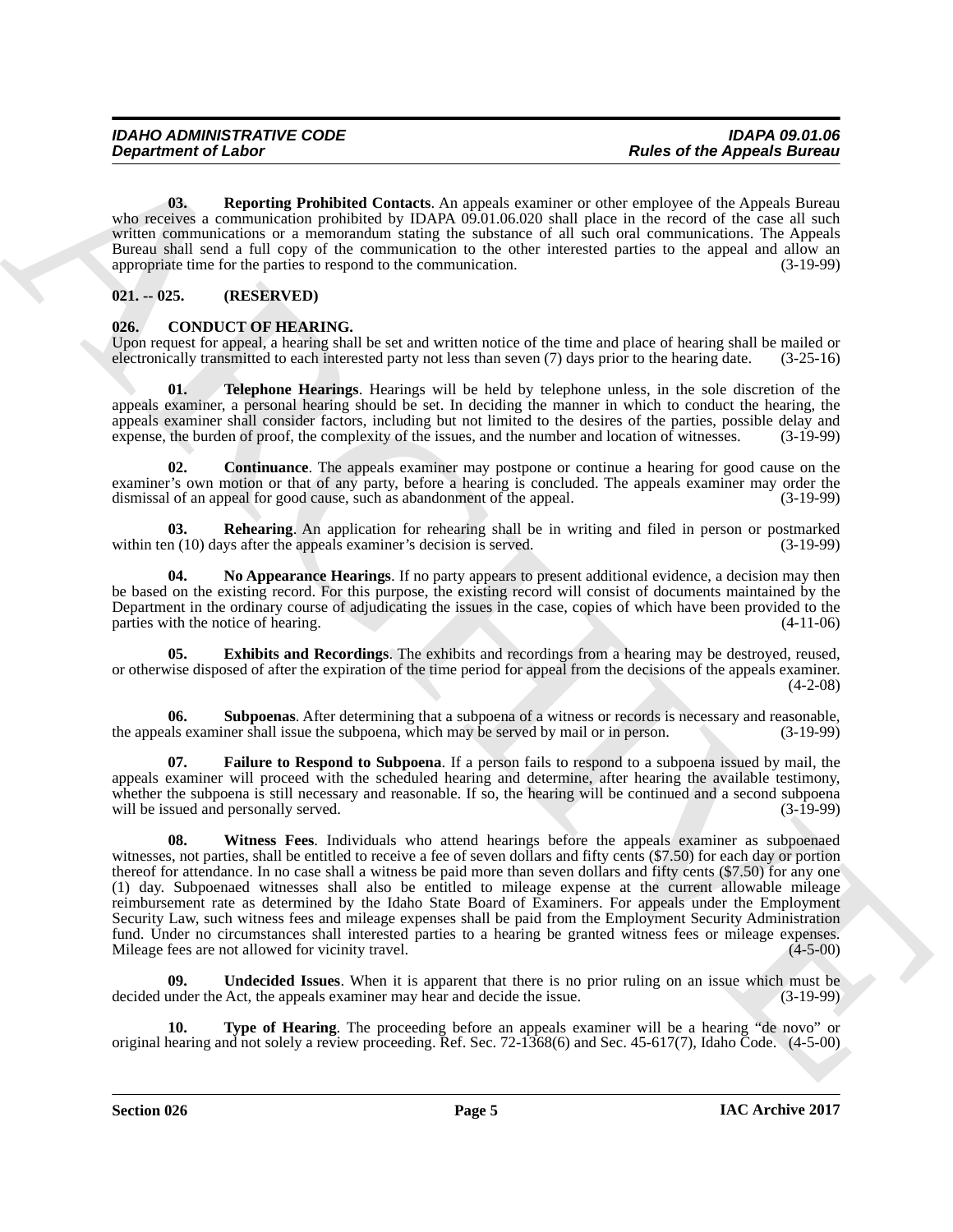| <b>IDAHO ADMINISTRATIVE CODE</b> | <b>IDAPA 09.01.06</b>              |
|----------------------------------|------------------------------------|
| <b>Department of Labor</b>       | <b>Rules of the Appeals Bureau</b> |

<span id="page-5-13"></span><span id="page-5-12"></span>**11. Role of Appeals Examiner**. The appeals examiner will function as a fact finder and not solely as a judge. The appeals examiner will have the responsibility of developing all the evidence that is reasonably available. Ref. Sec. 72-1368(6) and Sec. 45-617(7), Idaho Code. (4-5-00)

**Department of Labor.**<br> **ARCHIVES** Channels Counter The appears required required in Eq. 2. The counter of Labor. The state of Labor Research is a state of Labor Research in the state of Labor Research in the state of Lab **12. Order of Witnesses**. The appeals examiner will direct the order of witnesses and develop evidence in a logical and orderly manner to move the hearing along as expeditiously as possible. Therefore, as a general rule, the party who bears the burden of proof will be called to testify first. The appeals examiner will exercise reasonable discretion in directing the order, which must be flexible and dependent upon the particular circumstances of each case and which party has the most information. Ref. Sec. 72-1368(6) and Sec. 45-617(7), Idaho Code. (4-5-00)

<span id="page-5-11"></span>**13. Evidence**. The appeals examiner may exclude evidence that is irrelevant, unduly repetitious, or excludable on constitutional or statutory grounds, or on the basis of any evidentiary privilege provided by statute or recognized in the courts of this state. All other evidence may be admitted if it is of a type commonly relied upon by prudent persons in the conduct of their affairs. Ref. Sec. 72-1368(6) and Sec. 45-617(7), Idaho Code. (4-11-06)

<span id="page-5-10"></span>**14. Disruptive Individuals**. The appeals examiner may exclude disruptive individuals from the hearing or may postpone the hearing if the integrity of the proceedings is being compromised. If an interested party is excluded, he will be provided a copy of the recording of the proceedings and given an opportunity to submit written evidence and argument prior to the issuance of the decision and the opposing party will be given an opportunity to respond. Ref. Sec. 72-1368(6) and Sec. 45-617(7), Idaho Code. (4-2-08)

<span id="page-5-8"></span>**15. Challenge of General Knowledge**. If judicially cognizable facts or general, technical, or scientific facts within the appeals examiner's specialized knowledge are used in the decision, the parties will be given an opportunity to challenge them either at the time of the hearing or prior to or at the time of the issuance of the decision. Ref. Sec. 72-1368(6) and Sec. 45-617(7), Idaho Code. (4-5-00)

<span id="page-5-9"></span>**16. Closing Arguments**. Closing arguments including response in an appeals hearing will be limited to a total of five (5) minutes for each party unless the appeals examiner grants an exception. Ref. Sec. 72-1368(6) and Sec. 45-617(7), Idaho Code. (4-5-00)

#### <span id="page-5-0"></span>**027. -- 065. (RESERVED)**

#### <span id="page-5-5"></span><span id="page-5-1"></span>**066. CLAIMS FOR REVIEW.**

<span id="page-5-6"></span>**01. Claim for Review Under the Employment Security Law**. A claim for review of the appeals examiner's decision, as provided in Section 72- 1368, Idaho Code, shall be made in writing, signed by the person claiming the review or by his attorney or agent, and filed with the Idaho Industrial Commission in accordance with rules adopted by them. Ref. Sec. 72-1368(7) Idaho Code. (4-5-00) rules adopted by them. Ref. Sec. 72-1368(7) Idaho Code.

<span id="page-5-7"></span>**02. Transcripts**. Upon receipt of a notice that a claim for review has been filed with the Industrial Commission, a true and correct transcript of the recorded proceedings shall be prepared if ordered by the Commission. Copies of the transcript or the recording of the proceeding, together with the exhibits received in the case, shall be transmitted by the Department to the Commission and provided to all interested parties without charge.  $(4 - 2 - 08)$ 

#### <span id="page-5-15"></span><span id="page-5-2"></span>**067. JUDICIAL REVIEW OF WAGE CLAIM DECISIONS.**

The Department is not an aggrieved party for purposes of judicial review and shall not be made a party in any petition for judicial review. The proper parties in a petition for judicial review are the claimant and the employer. A claimant or employer aggrieved by a final wage claim decision of an appeals examiner may obtain judicial review of the decision pursuant to the provisions of Section 45-619, Idaho Code and the Judicial Review Provisions of the Administrative Procedure Act, Sections 67-5270 through 67-5279, Idaho Code. (4-5-00) Administrative Procedure Act, Sections 67-5270 through 67-5279, Idaho Code.

#### <span id="page-5-3"></span>**068. -- 089. (RESERVED)**

#### <span id="page-5-14"></span><span id="page-5-4"></span>**090. DISMISSAL IF FILING IS LATE.**

Where it appears that any appeal (request for hearing) to the appeals examiner, or claim, or any other request or application, may not have been filed within the period of time prescribed for filing, the appellant, claimant, petitioner,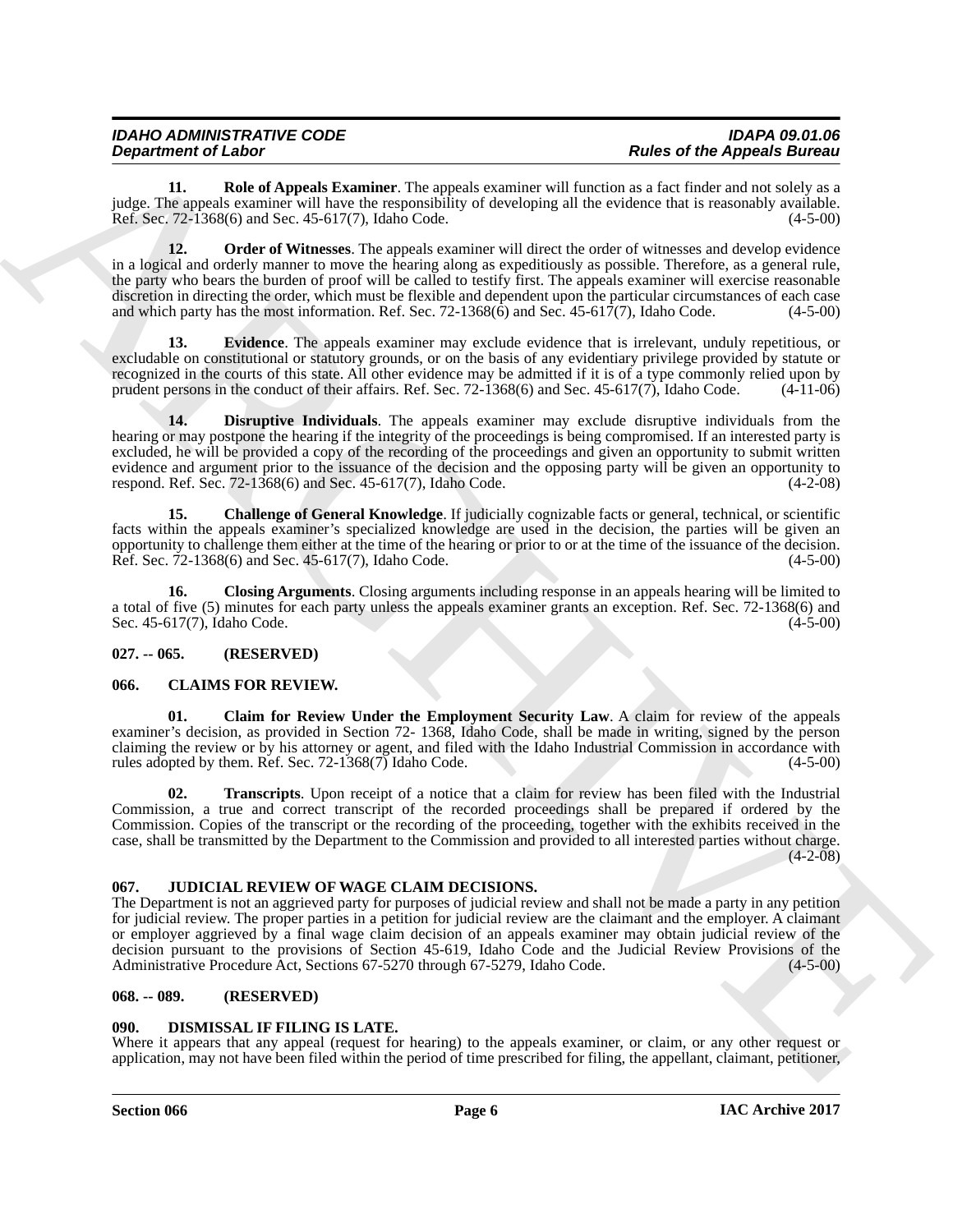## *IDAHO ADMINISTRATIVE CODE IDAPA 09.01.06*

## *Rules of the Appeals Bureau*

 $\vec{B}$  and the control of  $\vec{B}$  and  $\vec{B}$  and  $\vec{B}$  and  $\vec{B}$  are the control of  $\vec{B}$  and  $\vec{B}$  and  $\vec{B}$  and  $\vec{B}$  and  $\vec{B}$  are  $\vec{B}$  and  $\vec{B}$  and  $\vec{B}$  are  $\vec{B}$  and  $\vec{B}$  are  $\vec{B}$  and or applicant (as the case may be) shall be notified and be given an opportunity to show that such appeal, claim for review, petition, or other request was timely. In computing any period of time prescribed or allowed by the Employment Security Law or the Claims for Wages Act, the day of the act, event, or default is not to be included. Saturdays, Sundays, and holidays shall be counted during the period unless the last day of the period is a Saturday, Sunday, or legal holiday in which event the period shall not expire until the next business day following the Saturday, Sunday, or legal holiday. If it is found that such appeal, claim for review, petition or other request or application was not filed within the applicable time limit, it shall be dismissed on such grounds. If it is found that such appeal, claim for review, petition, or other request or application was timely, the matter shall be decided on the merits. Copies of a decision under this section shall either be given, mailed, or electronically transmitted to an electronic-mail address approved by the Department pursuant to Section 72-1368(5), Idaho Code, to all interested parties, together with a clear statement of right of appeal or review. Ref. Section 72-1368 and Section 45-617, Idaho Code. (7-1-10)

#### <span id="page-6-0"></span>**091. – 999. (RESERVED)**